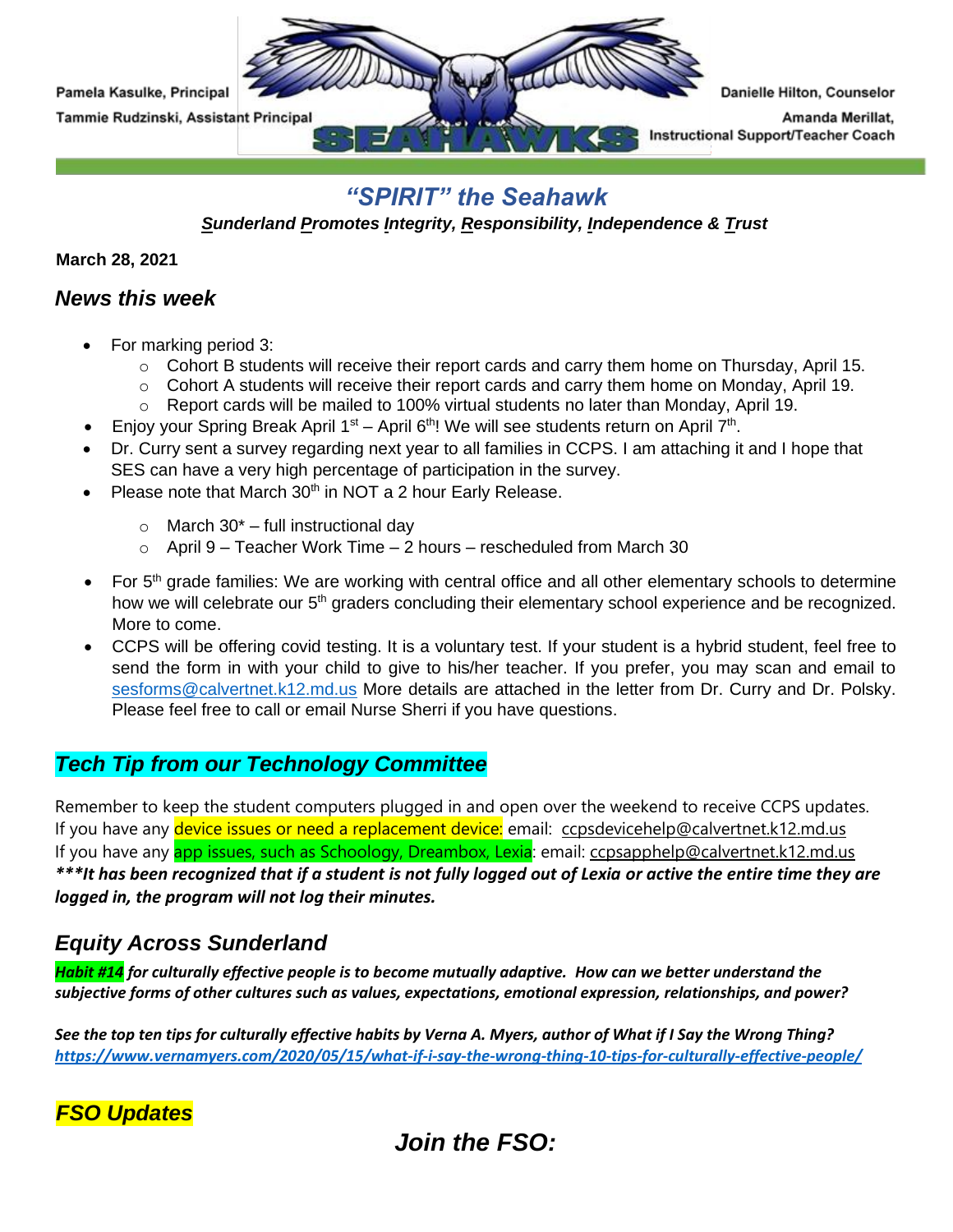There is still time to join the FSO for the school year! [www.sunderlandfso.org](https://nam02.safelinks.protection.outlook.com/?url=http%3A%2F%2Fwww.sunderlandfso.org%2F&data=04%7C01%7CKasulkeP%40calvertnet.k12.md.us%7C06c904ff24d14d2ad03908d8bee0fb37%7C022d9fca60a34aac9a90c18e51ac527e%7C0%7C0%7C637469220789384084%7CUnknown%7CTWFpbGZsb3d8eyJWIjoiMC4wLjAwMDAiLCJQIjoiV2luMzIiLCJBTiI6Ik1haWwiLCJXVCI6Mn0%3D%7C1000&sdata=3WYuf%2BALpQXsIJxNXbwCm49tbx%2BFQdvgAklmY%2F%2Fb1r8%3D&reserved=0)

• FSO Meetings: The meetings are open for all to attend. They will be held virtually at 7:00PM until further notice. The Teams links are below and will be included in future letters, as well:

o Wednesday, April 7, 2021

# Microsoft Teams meeting

#### **Join on your computer or mobile app**

**[Click here to join the meeting](https://teams.microsoft.com/l/meetup-join/19%3ameeting_MjIxZTNiMDYtYTRmZC00OThiLTkxOTItMzljMjU0MWY5ZGE5%40thread.v2/0?context=%7b%22Tid%22%3a%22022d9fca-60a3-4aac-9a90-c18e51ac527e%22%2c%22Oid%22%3a%2249a2b8d9-ffb0-4378-8eab-b96180abd1d7%22%7d)**

**Or call in (audio only)** [+1 240-800-7985,,242319387#](tel:+12408007985,,242319387# ) United States, Bethesda

Phone Conference ID: 242 319 387#

[Find a local number](https://dialin.teams.microsoft.com/76e85d79-b711-4fb2-8c7e-13d31296aeaf?id=242319387) | [Reset PIN](https://mysettings.lync.com/pstnconferencing)

[Learn More](https://aka.ms/JoinTeamsMeeting) | [Meeting options](https://teams.microsoft.com/meetingOptions/?organizerId=49a2b8d9-ffb0-4378-8eab-b96180abd1d7&tenantId=022d9fca-60a3-4aac-9a90-c18e51ac527e&threadId=19_meeting_MjIxZTNiMDYtYTRmZC00OThiLTkxOTItMzljMjU0MWY5ZGE5@thread.v2&messageId=0&language=en-US)

#### o **Wednesday, May 5, 2021**

# Microsoft Teams meeting

#### **Join on your computer or mobile app**

**[Click here to join the meeting](https://teams.microsoft.com/l/meetup-join/19%3ameeting_YjFhNzUzNTUtODlhZS00ZGM4LTkxMzctMDA0ZDg1MTgyMWY3%40thread.v2/0?context=%7b%22Tid%22%3a%22022d9fca-60a3-4aac-9a90-c18e51ac527e%22%2c%22Oid%22%3a%2249a2b8d9-ffb0-4378-8eab-b96180abd1d7%22%7d) Or call in (audio only)** [+1 240-800-7985,,56460260#](tel:+12408007985,,56460260# ) United States, Bethesda Phone Conference ID: 564 602 60# [Find a local number](https://dialin.teams.microsoft.com/76e85d79-b711-4fb2-8c7e-13d31296aeaf?id=56460260) | [Reset PIN](https://mysettings.lync.com/pstnconferencing)

[Learn More](https://aka.ms/JoinTeamsMeeting) | [Meeting options](https://teams.microsoft.com/meetingOptions/?organizerId=49a2b8d9-ffb0-4378-8eab-b96180abd1d7&tenantId=022d9fca-60a3-4aac-9a90-c18e51ac527e&threadId=19_meeting_YjFhNzUzNTUtODlhZS00ZGM4LTkxMzctMDA0ZDg1MTgyMWY3@thread.v2&messageId=0&language=en-US)

#### o Tuesday, June 1, 2021

# Microsoft Teams meeting

#### **Join on your computer or mobile app**

**[Click here to join the meeting](https://teams.microsoft.com/l/meetup-join/19%3ameeting_YTFhNWMzMDgtNWVhMi00NGJkLTlmYTMtNTBmMDI0YmRjZDRh%40thread.v2/0?context=%7b%22Tid%22%3a%22022d9fca-60a3-4aac-9a90-c18e51ac527e%22%2c%22Oid%22%3a%2249a2b8d9-ffb0-4378-8eab-b96180abd1d7%22%7d) Or call in (audio only)** [+1 240-800-7985,,307686339#](tel:+12408007985,,307686339# ) United States, Bethesda Phone Conference ID: 307 686 339# [Find a local number](https://dialin.teams.microsoft.com/76e85d79-b711-4fb2-8c7e-13d31296aeaf?id=307686339) | [Reset PIN](https://mysettings.lync.com/pstnconferencing) [Learn More](https://aka.ms/JoinTeamsMeeting) | [Meeting options](https://teams.microsoft.com/meetingOptions/?organizerId=49a2b8d9-ffb0-4378-8eab-b96180abd1d7&tenantId=022d9fca-60a3-4aac-9a90-c18e51ac527e&threadId=19_meeting_YTFhNWMzMDgtNWVhMi00NGJkLTlmYTMtNTBmMDI0YmRjZDRh@thread.v2&messageId=0&language=en-US)

## *Yearbook:*

The 2020/2021 Yearbooks will look very different from previous years due to virtual learning. We feel it is a great idea to continue the tradition of the SES Yearbook so that the kids have a keepsake to look back on and reflect. To accomplish this, we will need all parents and teachers to help make this a memorable yearbook.

We have several parents who have volunteered to oversee collecting pictures from their children's class. If your teacher has asked for volunteers, please let that teacher know as soon as possible if you can help. Also, if you have any candid pictures that you have taken with other SES children at any special events, please send them to the email address for yearbooks [sesfsoyearbook@gmail.com](mailto:sesfsoyearbook@gmail.com) . Examples of pictures we are hoping to receive are any pictures that you have taken during an outing this school year with other SES children or siblings that involve sports, special events and/or candid shots.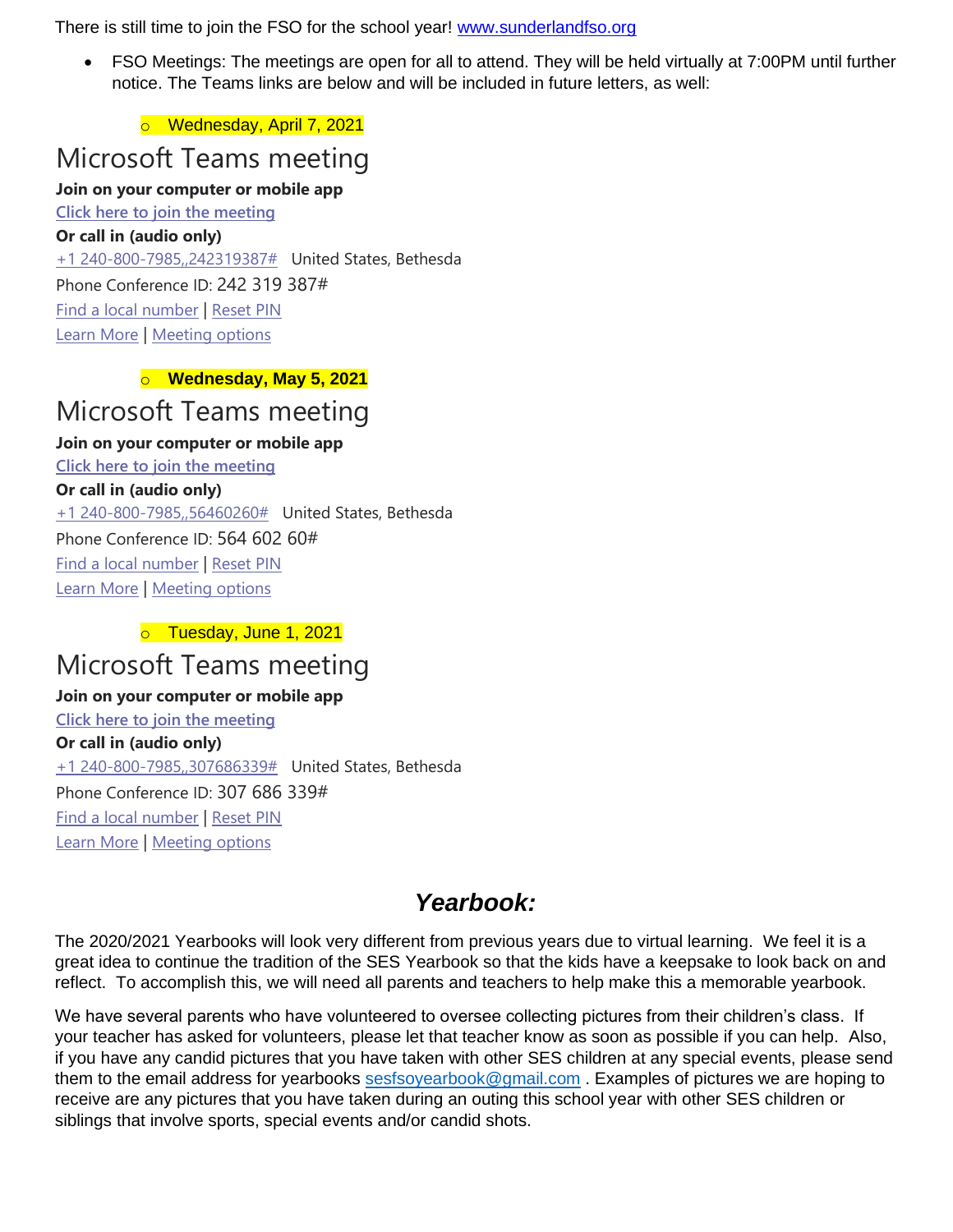Also, if you have taken any pictures throughout the school year while your child has been online during virtual learning, please include those as well. Every parent probably took at least one photo of what our virtual learning environment looked like at the beginning of the year, so please send those in as well.

When sending in the pictures, please include who is in the picture, grade, teacher, and event and a contact number in case we have any questions. Questions or pictures can be emailed to [sesfsosecondvicepresident@gmail.com](mailto:sesfsosecondvicepresident@gmail.com) and include "Yearbook" in the subject line. Thank you.

The FSO has developed a user friendly website that can be accessed through the Sunderland Elementary

page at<https://sesweb.calvertnet.k12.md.us/parents/fso> **[H](https://sesweb.calvertnet.k12.md.us/parents/fso)ow can you support SES FSO??** 

We would love to have every family join the FSO so if you would like to become a member, please click here: <https://www.sunderlandfso.org/membership>

**Support the Spirit Nights** at local restaurants where you support local business and our school! Check out the schedule:<https://www.sunderlandfso.org/spiritnights>

### *Soaring Seahawks*

The Soaring Seahawks are how we recognize students for the showing the 3 R's and other Habits of Mind traits within our PBIS program- Respect, Responsible and Ready To Learn! We are proud of YOU! We have so many, we will be chunking the groups over the next few weeks! Way to SOAR!

**Week of 3/22 – 3/26**

Cole Accipiter, Meiyanna Alston, Alaina Dennis, Tobias Dorn, Rashaad Garrett, Gabby Goshorn, Jayden Graves, Gibson King, Penny Koeble, Brandon Mudd, Juleon Ray, and Logan Smith

Ready to Learn

These students did a fantastic job during our Classroom Counseling lesson. The demonstrated they were ready to learn by participating during our discussion and mindfulness practice. Keep up the great work!  $\sim$  Ms. Hilton

Kai Bricker, Ryan Brown, Martin Chen, Grant Dobb, Sam Dobb, Ian Freeland, Taylor Hall, Cole Hayden, Eli Lucente, Chris Nickerson, and Keller Swann

Ready to Learn

These students did a wonderful job during our Classroom Counseling lesson! They demonstrated they were ready to learn by participating during our discussion and mindfulness practice. Way to go! ~ Ms. Hilton

Olivia Allen-Baker, Jaxon Crupi, Hunter Genest, Ben Hardeman, Jackson Medcalf, Andrew Nickerson, Dylan Reeder, Garrison Thigpen, and Gwyneth Turner

Ready to Learn

These students did an amazing job during our Classroom Counseling lesson! They demonstrated they were ready to learn by participating during our discussion and mindfulness practice. Keep up the great work! ~ Ms. Hilton

Josiah Becker, Matthew Bellosi, Addy Bolger, Kylah Danna, Aaron Deal, Kellan Goodwin, Elora Grant, Paisley Jarboe, Olivia Murchison, McKenzie Nickerson, Nathan Soffer, and Porter Wilkenson

Ready to Learn

What a fantastic job these students did during our Classroom Counseling lesson! They demonstrated they were ready to learn by participating in our discussion and mindfulness practice. Way to go!  $\sim$  Ms. Hilton

Valentina Alvarez, Joey Brown, Cassidy Fletcher, Carly Herrin, Macy Knott, Gideon Mohr, Emily Oberg, Harper Ratcliff, Preston Schultz, Ryan Whittington, Cruz Williams, and Ethan Zurowski

Ready to Learn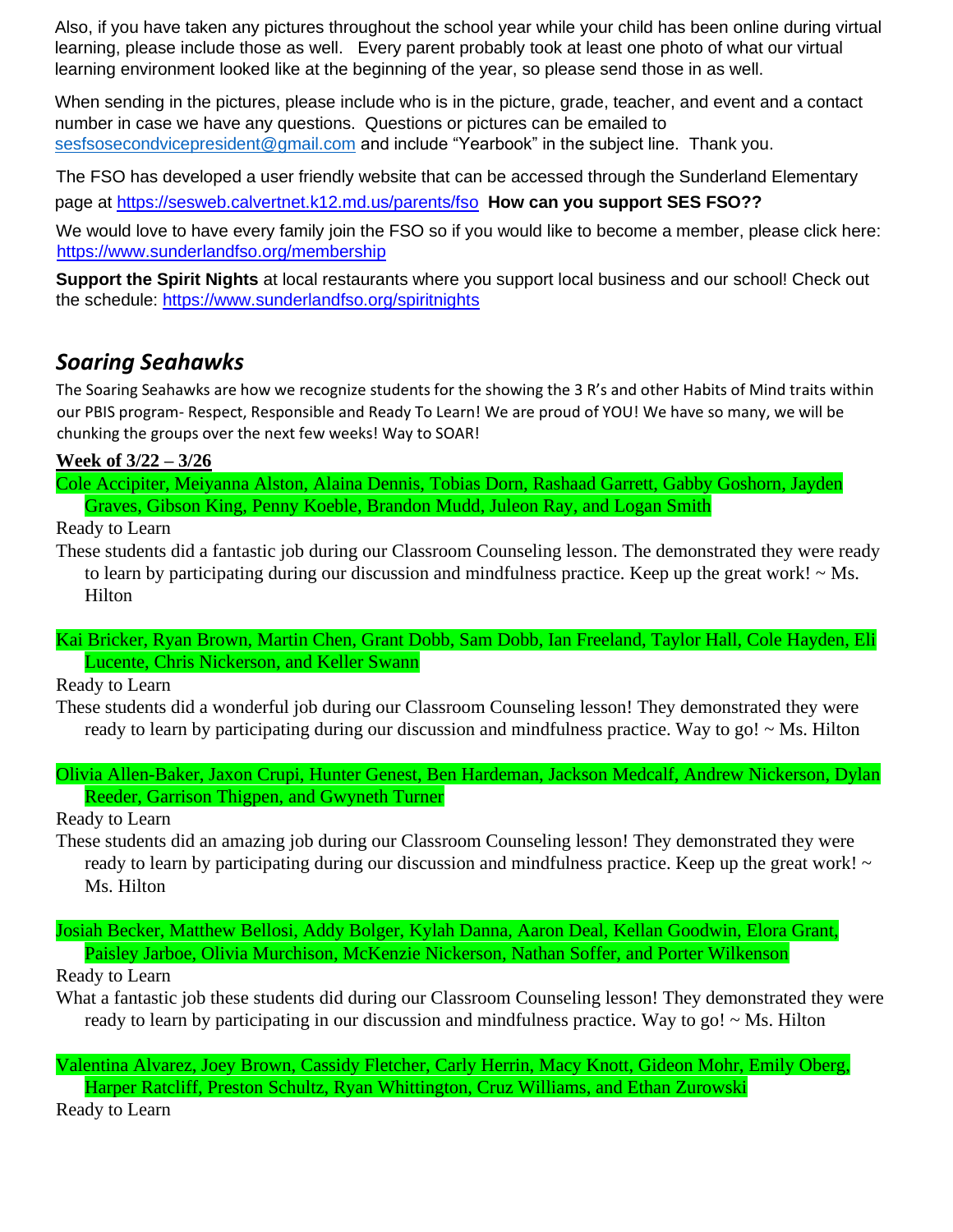- What a great job these students did during our Classroom Counseling lesson! They demonstrated they were ready to learn by participating in our discussion and mindfulness practice. Keep up the great work! ~ Ms. Hilton
- Devin Angus, Isabella Collins, Chris Comey, Carter Glista, Bella Hall, Natalie Hall, Nick Knott, Emerson Kuhstoss, Matthew Lee, David Levin, Kaleab Mekonnen, Max Miller, and Kaylyn Tyler

Ready to Learn

These students did a fantastic job showing they were ready to learn by participating during our Classroom Counseling lesson! Keep up the great work!  $\sim$  Ms. Hilton

#### Mrs. Simmons 4th grade class

Ready to Learn

Mrs. Simmons class had the most students who participated during our Classroom Counseling lesson! Great job participating during our class discussion, activities, and mindfulness practice. Way to go! ~ Ms. Hilton

# Counselor's Corner from Ms. Hilton: March 28, 2021

- A huge THANK YOU to all of our  $5<sup>th</sup>$  grade families for returning the middle school registration forms!
- Next Wednesday begins Spring Break. I hope everyone gets a well-needed and well-deserved rest! Get outside and soak up some Vitamin D! Sunshine is natures mood-booster!
- During the month of March, we will focus on "coping strategies" during Classroom Counseling lessons. It is so important for children to be able to recognize and name their feelings and know how to manage strong feelings! Ask your student what coping strategies they will practice! The books we will read in class this month are, *My Many-Colored Days* by Dr. Seuss, *Glad Monster, Sad Monster: A Book About Feelings* by Ed Emberley & Anne Miranda, *The Color Monster: A Story About Emotions* by Anna Llenas, and *Listening to My Body* by Gabi Garcia.
- Check out the March "Home and School Connection" and "Recipes for Success"! These documents can also be found in my Schoology group by selecting "Resources" in the "Parent Resources" folder.

[..\Home & School Connection\March 2021 Home School Connection.pdf](file:///C:/Users/hiltond/Documents/Home%20&%20School%20Connection/March%202021%20Home%20%20School%20Connection.pdf) [..\Home & School Connection\March 2021 Recipes for](file:///C:/Users/hiltond/Documents/Home%20&%20School%20Connection/March%202021%20Recipes%20for%20Success.pdf) Success.pdf

• If you are interested in joining the SES School Counselor Schoology group (students are already added), you may use the following code: 7MSM-FRZ3-F5XMZ. The following video can assist you with this process: [https://www.youtube.com/watch?v=AY7Rh2Oi\\_0A](https://nam02.safelinks.protection.outlook.com/?url=https%3A%2F%2Fwww.youtube.com%2Fwatch%3Fv%3DAY7Rh2Oi_0A&data=02%7C01%7Chiltond%40calvertnet.k12.md.us%7C5c552a6d21884304e66a08d8661f1dab%7C022d9fca60a34aac9a90c18e51ac527e%7C0%7C0%7C637371631107238187&sdata=bpLbkraUJqb%2FK3dKxzYSES6%2F02iDoam9HlzcVJ7DUtM%3D&reserved=0)

*The Sunderland Heartfelt program has begun! The Heartfelt program, supported by community churches, provides a weekly backpack consisting of small meals, snacks, and supplemental food items for the weekend. If your family would benefit from participating, please contact Ms. Hilton (443-550-9387; hiltond@calvertnet.k12.md.us).*

# *Past Information*

- We are currently working on a plan where we will have the opportunity to invite some specific small groups of students in for targeted instruction on Fridays. Our decisions will be data driven using the numerous assessments we have for all students. We have included data that includes: MAP data, report card grades, Lexi and Dreambox usage and scores. We will be contacting the priority student groups over the next two weeks with a start date of April 16<sup>th</sup> in mind. You will get emails and a phone call if your student qualifies.
- Attached is a survey for parents who have Special Education services, SECAC Nomination Form and the Student Quarantining Document